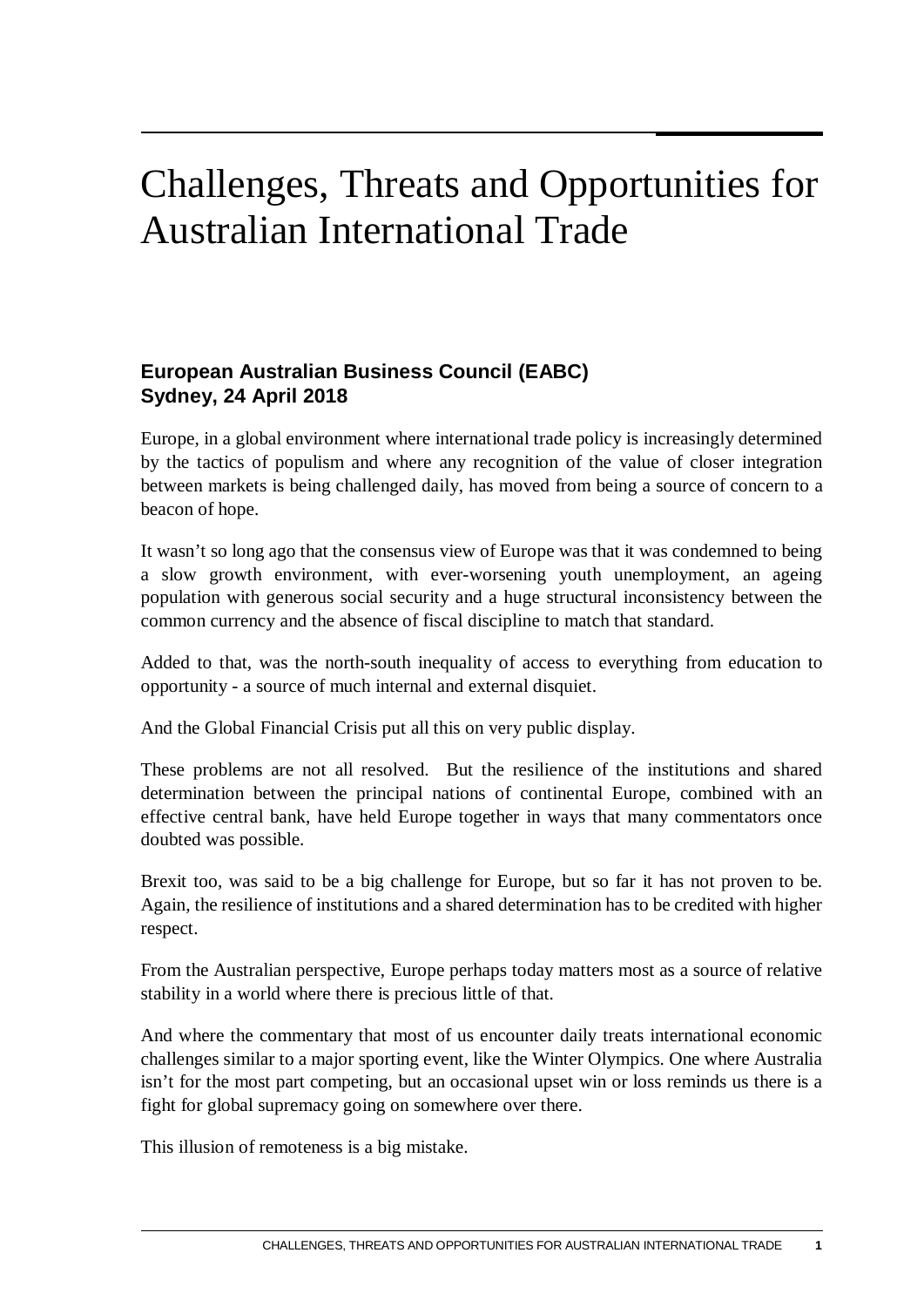None of the big players in this brutal game care much about us. But that doesn't make us irrelevant.

Not only are we still a global stand-out example of how unilaterally reducing protection rather than trading it away in small increments in return for equally small barrier reductions by another economy is a far more successful strategy, but we also have diversified the international perspective of us.

Our immigration policies, currently again under fire at home, are seen in the developed world as benchmarks for how to integrate a highly diverse set of cultures into a fairly harmonious and stable society. Some 49% of the Australian population was born overseas, or has a parent who was born overseas. This is the highest level of any developed nation, except for Switzerland, well in excess of countries that are struggling to assimilate much smaller proportions.

And more than a quarter of our labour force was born overseas, again well in excess of other developed nations.

We cope well with foreigners, generally, because for a long time now it has been true that **they are us**.

Plus we have 300,000 of other people's children studying here, at great cost to their parents, participating in a society that with all our petty ills and intolerances is seen as safe, open and interesting.

And over 1 million of the citizens whose country will probably dominate this century in the way the US dominated last century visit us annually and take home generally positive impressions.

These internationalisations – lowering barriers to foreigners' ability to sell us things we need; actively seeking skilled migrants to grow our workforce; welcoming students and tourists and setting them up with a positive impression of us for life – are changes we made as a nation that have internationalised us.

At the Productivity Commission, we see a tiny version of this, hosting economic reform agency staff from APEC nations. The Australian model of reform, drawn from decades of experience, is well-regarded in East Asia and South America, even as we tend to increasingly disregard it here today.

And the developed world, represented by the OECD amongst others, remains very interested in our latest efforts to reinvigorate structural reform.

Late last year, we supplied the Treasurer with an assessment of how to go about the task of revitalising productivity growth in Australia, at the national scale and over the medium-term, a five year plan.

And via that to revitalise flagging national income growth.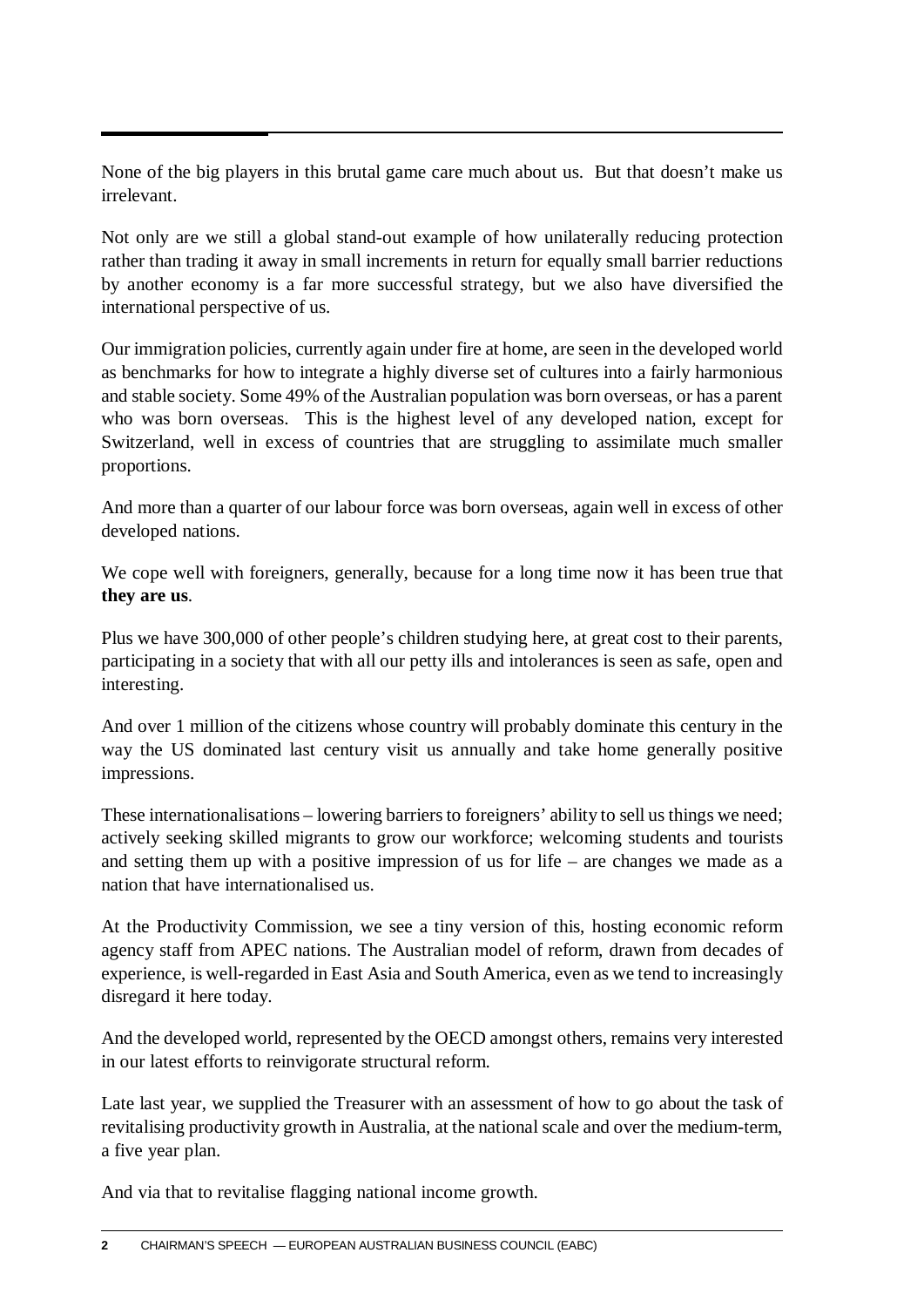*Shifting the Dial* we called it – a working title that stuck.

The plan is novel in its approach – to treat productivity as the function not just of workplace level reform in industrial relations or removal of barriers to competition, (well-traversed ground by this agency), but increasingly as sourced from the quality (or lack of it) in our education, health and infrastructure polices.

The reforms we outline for health, education and infrastructure are ones that indisputably are aimed at improving the quality of lives:

- A shift to favour locally-generated health solutions aimed at both reducing and better managing chronic disease
- A concerted attack of out-of-field teaching
- Bringing roads and motorists associations into the process for both choosing and funding transport projects in cities
- A Hilmer-style review of planning and zoning restrictions will also find ways to relieve housing supply pressures
- And many more cited in our Report.

These are almost all policy propositions that are well-known to practitioners in the relevant field but rarely heard outside it.

We have gone, as we prefer to do, with expert advice and solid evidence of improvement. The gains are very substantial, at least as large as more traditional sources of micro reform, but here mostly accrue to human beings rather than remoter entities like the fiscal balance or the competition environment.

In return for sharing with the Commonwealth the task of jointly pursuing these reforms, we offer as an incentive for the States, who have so much responsibility in these areas, not a bucket of dollars but rather the opportunity to improve the reliability of their revenue bases via tax reform.

In the Report, we cite a shift from stamp duty on housing purchases to land tax as offering numerous benefits to the States, and possibly to home buyers too. While the latter is the reason many politicians might possibly entertain the idea, the former is the reason for making the shift in the public interest.

Land tax not only has low collection and transaction costs, causes far less damage to labour mobility and to business investment in real property, but it is a very stable source of funding.

House prices and volumes have been rising for so long that many have forgotten how suddenly damaging can be the effect on State finances of their largest or second largest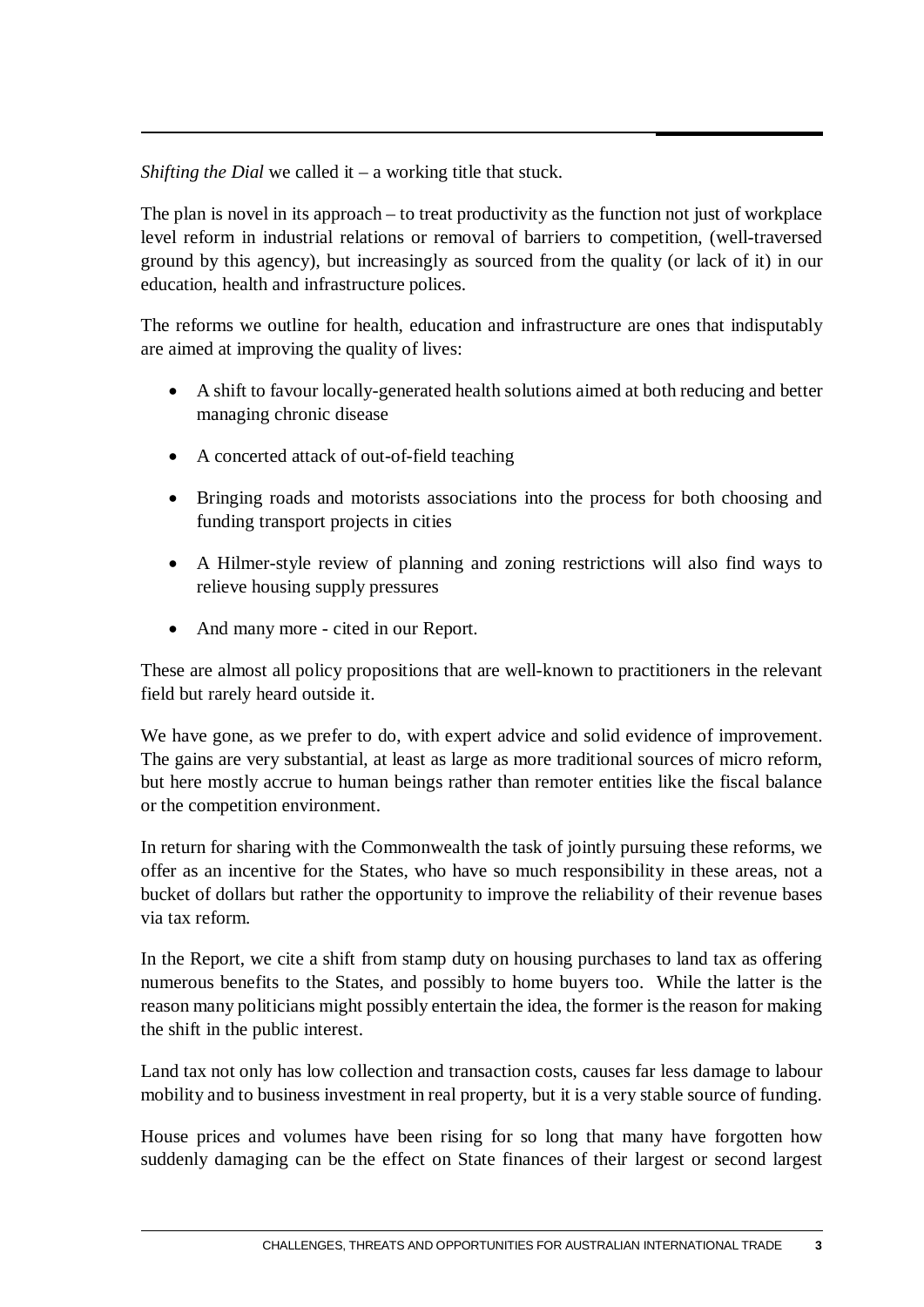revenue source after Commonwealth grants to fall as it did in NSW in 2008 (20%) or Perth in 2009 (nearly 50%).

The incentive for the States to shift to a more efficient and stable tax base is poor. The ACT is slowly making the shift over 20 years to keep the household impact to a relatively low level, but the political opportunity to make mischief is extended for equally long a period.

Cuts to stamp duty could be made large in the early years and yet the broadening of land tax could be made small, and incremental, increasing their political appeal.

Ratings agencies have already expressed support for a shift to land tax, and so any borrowing necessary to front-end load such a shift should not cause a reassessment of credit ratings, if well explained as part of a structural reform agenda.

This is not as attractive perhaps as the big bucket of money to buy reforms – it is more akin to a mutual swap of reforms - but it is a responsible *quid pro quo*.

..

And we do not propose to use the Council of Australian Governments (COAG) for trying to progress these negotiations.

Rather, we favour using the State and Commonwealth Treasurers as a forum for negotiating broader change, and on to COAG only after any broad agreement is struck.

I have spoken to State Treasurers - once as a group late last year, and to the Victorian and NSW Treasurers earlier this year – about their ability and opportunity to make this work. Both sets of meetings were positive, but as you might expect wary of Federal politics intervening in almost every way.

Throughout the remainder of my term, which finishes in September, I'm going to see other Treasurers one on one to ask them to take this forward.

We allowed, in the *Shifting the Dial* Report, for 2018 to be a period in which all governments, State and Federal, considered the report and how to deal with it.

Our hope is that, as almost all governments will be renewed by the end of this year (NSW being the exception, but nevertheless a positive responder so far) that by the end of 2018, there may be scope for an agreement to be struck as we move towards a Federal election.

But without the States making the Federal Government an offer that it can't refuse, this all probably isn't going to happen.

I'm sure most of you feel that I'm just way too optimistic about getting this sort of structured reform through our feeble Commonwealth-State structures.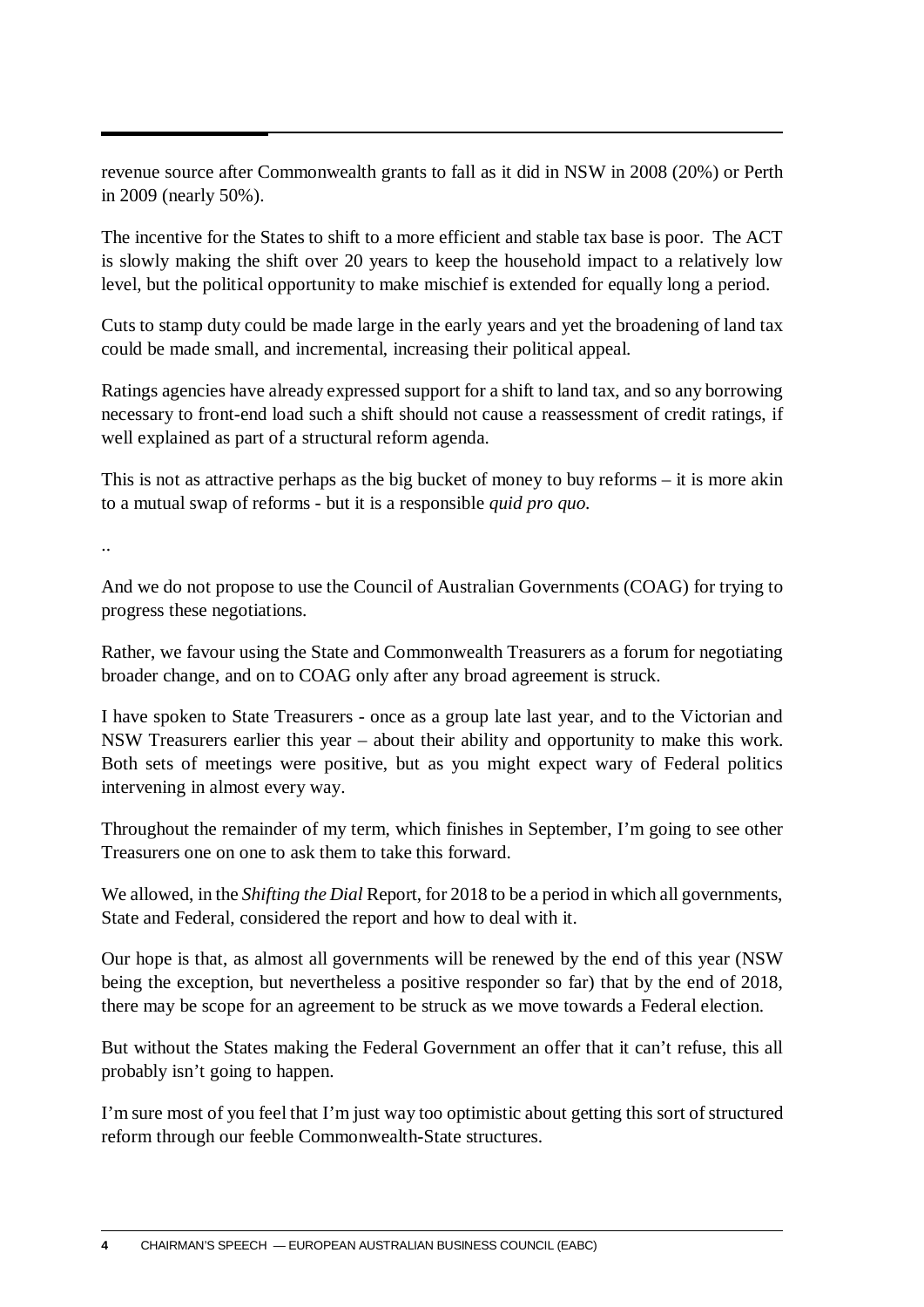All I can say is that the design of both the content and the strategy is the last best hope for something that will indeed shift the dial.

You can play your part by reminding Federal and State Treasurers of this unique document. I will be trying to do that, too.

..

As the European-Australian Business Council, some of you may be thinking this is all a little outside your area of expertise – although I know on the last occasion that I spoke to you, the discussion ranged far and wide across domestic as well as international issues.

So let's turn to trade issues.

The Productivity Commission has some special responsibilities in the area of trade policy.

Every year we put out a report, authorised by our guiding legislation, that covers *Trade and Assistance Review* (TAR) levels. The report for 2016-17 comes out later this week. It will focus on what are clearly rising levels of assistance; and the dangers of protectionism.

We already have one piece of work public on this matter. In a paper on the prospect of rising protectionism we authored last year, the Commission noted:

*'In the event of a global rise in protection, Australia would face intense political pressure to follow suit and lift its own barriers'.*

We indicated in that analysis the very serious impact that a broad outbreak of protectionist sentiment around the world would have on Australia.

A number of variants based on Trump policies were assessed. A general rise of 15 percentage points in tariff levels would tip the world into recession. Global GDP would fall by 2.9% and across all income deciles households in Australia would suffer cuts to real incomes.

We did this analysis so to give our political leaders credible data on which to base a response to the knee-jerk reactions of political and lobby groups that may arise in response to protectionist behaviour.

Interestingly, public responses at the time we published suggested that our political leadership thought this unlikely. They had confidence in their ability to resist the temptation to join in.

And by then end of the year economic commentators were noting in their New Year market advices that the Trump trade wars had not eventuated and seemed unlikely.

By March, of course, any sanguine views were looking a bit premature.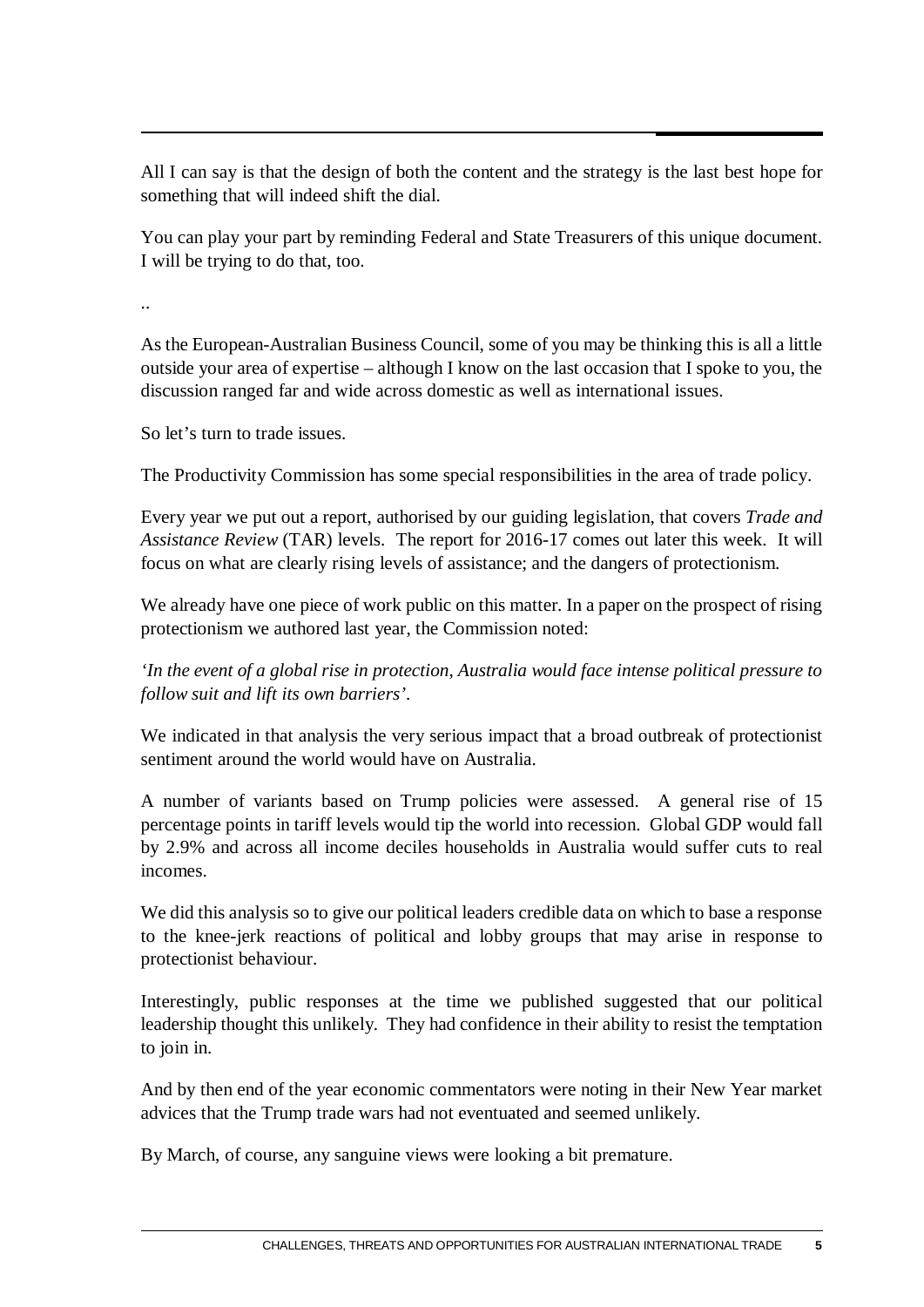As President Trump announced his steel and aluminium tariffs, and there was doubt about whether our claim to special status would see us exempted, the reaction from steel industry supporters was vociferous.

Steel is particularly well protected already in this country. Our *Trade and Assistance Review* has previously estimated that the sector as a whole receives well over \$1 billion in R&D, tariff, anti-dumping and direct subsidy support, per year. And that's growing.

But the fear of protectionist US action shifting tonnages away from the US market took exactly the sequence of events we forecast last year. Far from calm consideration of the implications, it prompted a burst of public efforts to replicate the same protectionist instincts as the US itself had adopted.

Politicians on both sides, along with steel company executives, competed to sound alarms and promote the concept of even bigger price imposts on steel users in this country, all in the name of supposedly saving jobs.

Knowing that this is how global protectionism breaks out did not stop talk from:

- the Government, of a willingness to consider further ramping up anti-dumping assistance, for the third time this decade
- the Opposition, a preparedness to remove from the Productivity Commission the role of reviewing safeguards tariff increases, the primary statutory mechanism under which unilateral increases in tariffs can occur and still be in compliance with our WTO commitments.

Safeguards are a treaty obligation holdover from the period more than 20 years ago when multilateral trade agreements at the WTO meant many countries were undertaking reductions in assistance and it was expected that for some the shock of change may be too great.

If so, safeguard action could slow or reverse the effect for a period.

In effect, what was once about a shock absorber *in support of* liberalisation may become, in the wrong hands, a major alteration to a long-liberalised approach to trade.

Because of this, the Howard Government recognised the need for genuine independence of advice in considering such claims, and gave the job to us.

In a true irony, as Australia was reaching for the industry assistance jar at the first sniff of cannon fire in President Trump's trade war, the US International Trade Commission could and did – because of its independence – reject overwhelmingly another Trump Administration effort at emergency protection that would have seriously damaged if not closed down a Western Australian supplier of silica to the US.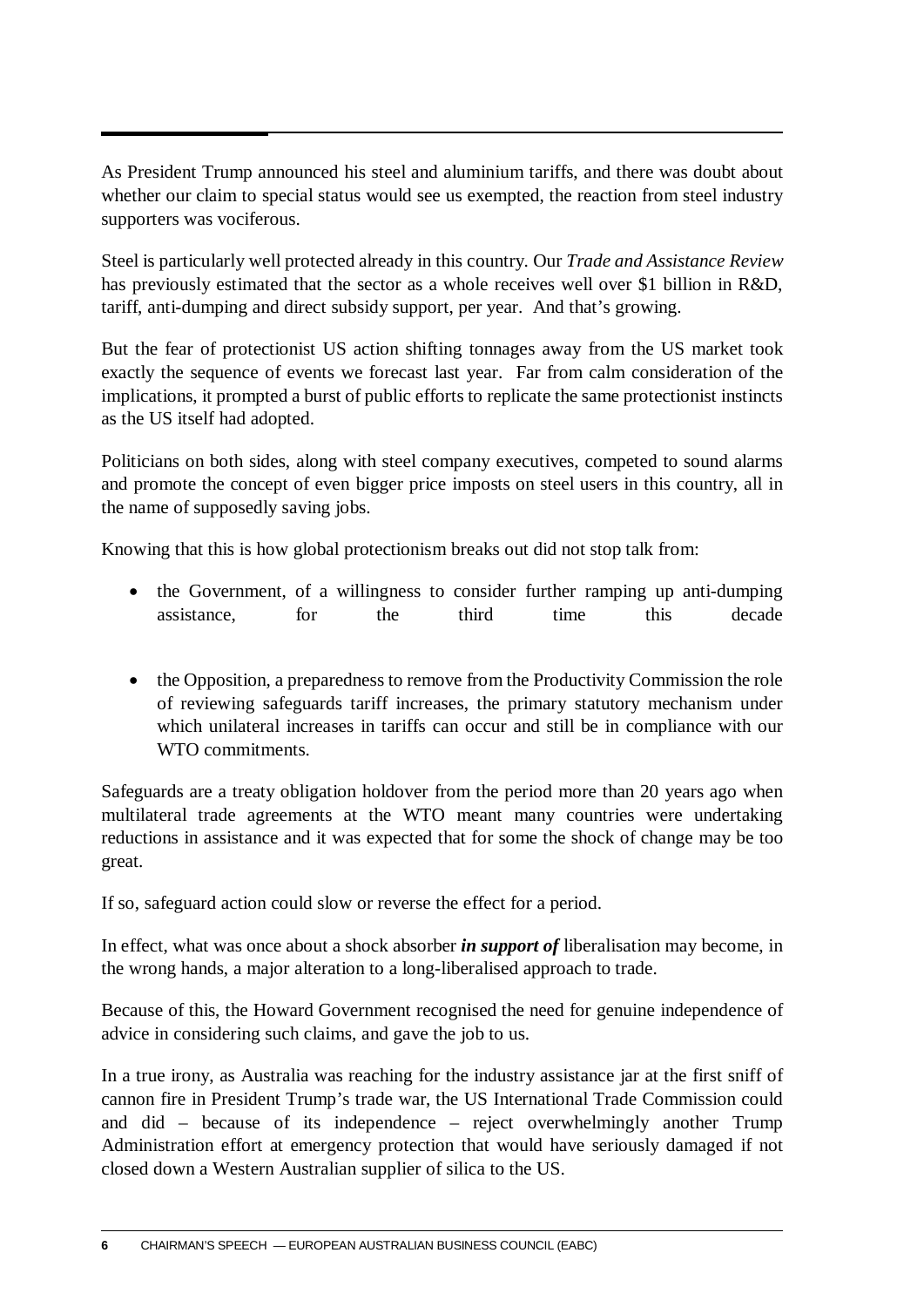Independence in consideration of safeguards policy will matter, if the US and China continue the dance along the cliff edge that has been initiated this year.

The Productivity Commission last did a safeguards action in 2013 - on a complaint brought by SPC, a subsidiary of Coca Cola Amatil, which had diversified into canned fruit and tomatoes and faced a range of highly competitive foreign suppliers.

The rules for assessing a safeguards action are arcane. We know them well. The Productivity Commission did find that a tariff may be potentially justified for a small proportion of the affected products. But we also found some serious inconsistencies in the data supplied, conflicts that a less skilled agency would struggle to detect. And overall safeguards action was not recommended in most cases.

The Federal Government chose not to assist SPC. Despite the analysis showing limited harm, the Victorian Government offered SPC substantial direct financial aid.

In future, if the rise in protectionism persists globally, we will probably see a rise again in safeguards claims made in Australia. The Federal Government should be advised in these matters by thorough and independent analysis.

..

I had planned, as requested, to close this address with a few remarks on the upcoming EU-Australia trade negotiating process.

It's become a hotter topic than I anticipated in recent days. The views I express are not based on overnight reporting, but on our long-held principles and Australia's experience in trade policy reform.

As most of you know well, the Commission strongly prefers that barriers to trade are reduced in the kind of comprehensive shift that involves either multilateral or unilateral elimination of what are after all significant burdens on industries and consumers alike.

Analysis after analysis show that the purported gains to employment from keeping barriers high are overwhelmed by the losses economy-wide. This includes our own actual lived experience of the 1990s.

And moreover that bilateral trade agreements that are said to reduce these burdens are generally pretty poor public policy.

Amongst other things, sticking to multi-party processes limits the power of any single nation to use its leverage to impose disadvantage on its partner or partners.

This may explain why the US flirted only momentarily with re-entering the TPP.

One angle of bilateral agreements usually ignored in all but the most academic analyses is something I raised when I last spoke to this forum: the increasing significance of Rules of